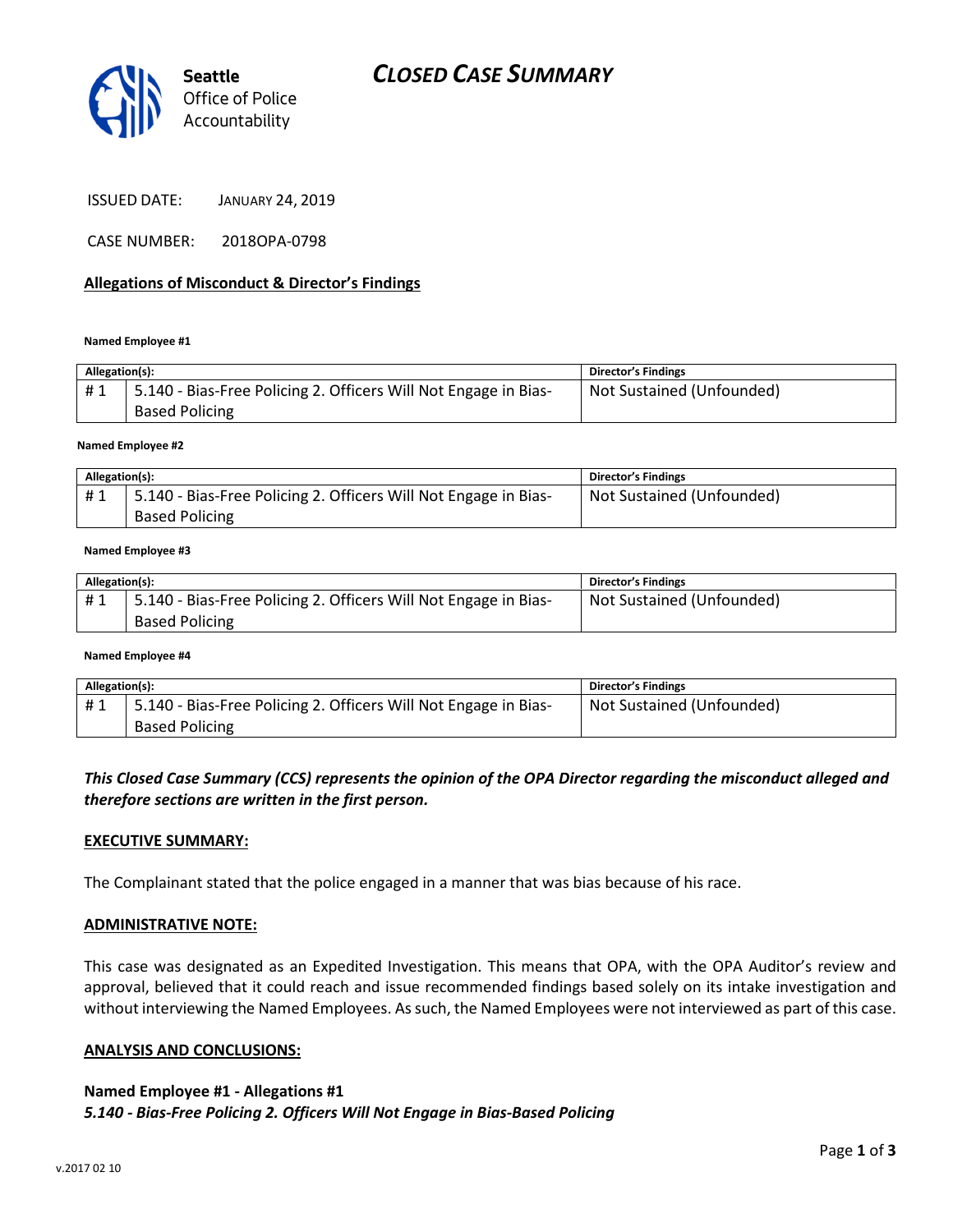# CLOSE CASE SUMMARY



OPA CASE NUMBER:

The Named Employees were dispatched to an assault call. When they arrived at the incident, the victim provided the Named Employees with the suspect's description. The Named Employees detained an individual, who was later identified as the Complainant. The Complainant was detained because he matched the description provided by the victim and was located in the near proximity of the scene and shortly after the alleged assault occurred. The victim then positively identified the Complainant as the person who assaulted her by spitting in her face. The Complainant was placed under arrest for assault.

At the time of his arrest, the Complainant alleged that he was arrested because he was Black. The Named Employees reported the Complainant's allegation of bias to a supervisor. The supervisor spoke with the Complainant and he reiterated his belief that he had been detained and arrested based on his race. The supervisor referred this matter to OPA and this investigation ensued.

SPD policy prohibits biased policing, which is "the different treatment of any person by officers motivated by any characteristic of protected classes under state, federal, and local laws as well as other discernible personal characteristics of an individual." (SPD Policy 5.140.) This includes different treatment based on the race. (See id.) The policy provides guidance as to when an allegation of biased policing occurs, explaining that: "an allegation of biasbased policing occurs whenever, from the perspective of a reasonable officer, a subject complains that he or she has received different treatment from an officer because of any discernable personal characteristic…" (Id.)

Based on my review of the record – including the Body Worn Video that fully captured this incident – I find that the Named Employees had reasonable suspicion to initially detain the Complainant and then developed probable cause to arrest him. The Complainant's criminal conduct, not his race, was the reason that law enforcement action was taken against him. There is no evidence establishing that the Named Employees, instead, engaged in biased policing.

As such, I recommend that this allegation be Not Sustained – Unfounded as against all of the Named Employees.

# Recommended Finding: Not Sustained (Unfounded)

# Named Employee #2 - Allegations #1 5.140 - Bias-Free Policing 2. Officers Will Not Engage in Bias-Based Policing

For the same reasons as stated above (see Named Employee #1, Allegation #1), I recommend that this allegation be Not Sustained – Unfounded.

Recommended Finding: Not Sustained (Unfounded)

# Named Employee #3 - Allegations #1 5.140 - Bias-Free Policing 2. Officers Will Not Engage in Bias-Based Policing

For the same reasons as stated above (see Named Employee #1, Allegation #1), I recommend that this allegation be Not Sustained – Unfounded.

# Recommended Finding: Not Sustained (Unfounded)